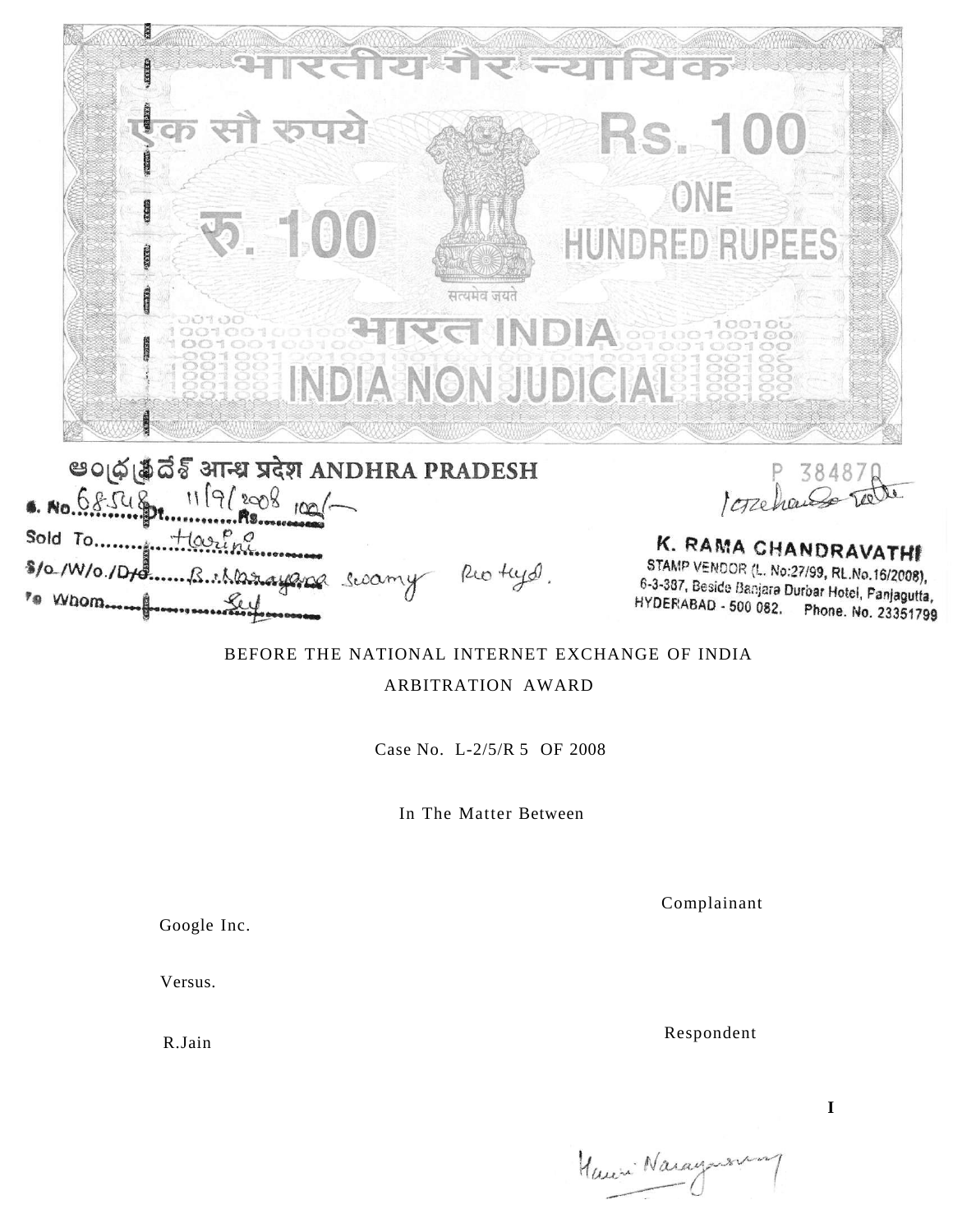# **1.** The Parties

The Complainant In this arbitration is Google Inc., a company based in the United States of America with its corporate office at 1600 Ampitheatre Parkway, Mountain View, California, 94043 USA. The Complainant is represented here by Mr. Ranjan Narula of M/s Ranjan Narula Associates of Gurgaon India.

The Respondent is R. Jain 1-12, 98 Street, Richmond Hill, New York, 11418 USA.

2. The Domain name, Registrar and Policy

The Arbitration pertains to a dispute regarding the domain name < orkut.in> which is registered with Business Solutions.

The Arbitration Proceeding is conducted in accordance with the Arbitration and Conciliation Act of 1996, the .IN Domain Name Dispute Resolution Policy (the "INDRP Policy"), and the INDRP Rules of Procedure (the "Rules").

3. Procedural History

The Arbitrator received the hard copy of the Complaint along with the Annexures on August 12, 2008. On August 14, 2008, the Arbitrator send by email a notification of commencement of the arbitration regarding the disputed domain name< orkut.in> under paragraph 5 (c ) of the INDRP Rules.

The Arbitrator called for the response to be filed within fifteen days of the date of the notification by the Respondent. There was no response from the Respondent. The Arbitrator proceeds under paragraph 11 of the Rules, to determine the case based on the submissions made by the Complainant and the materials on record.

Hauni Nacazarna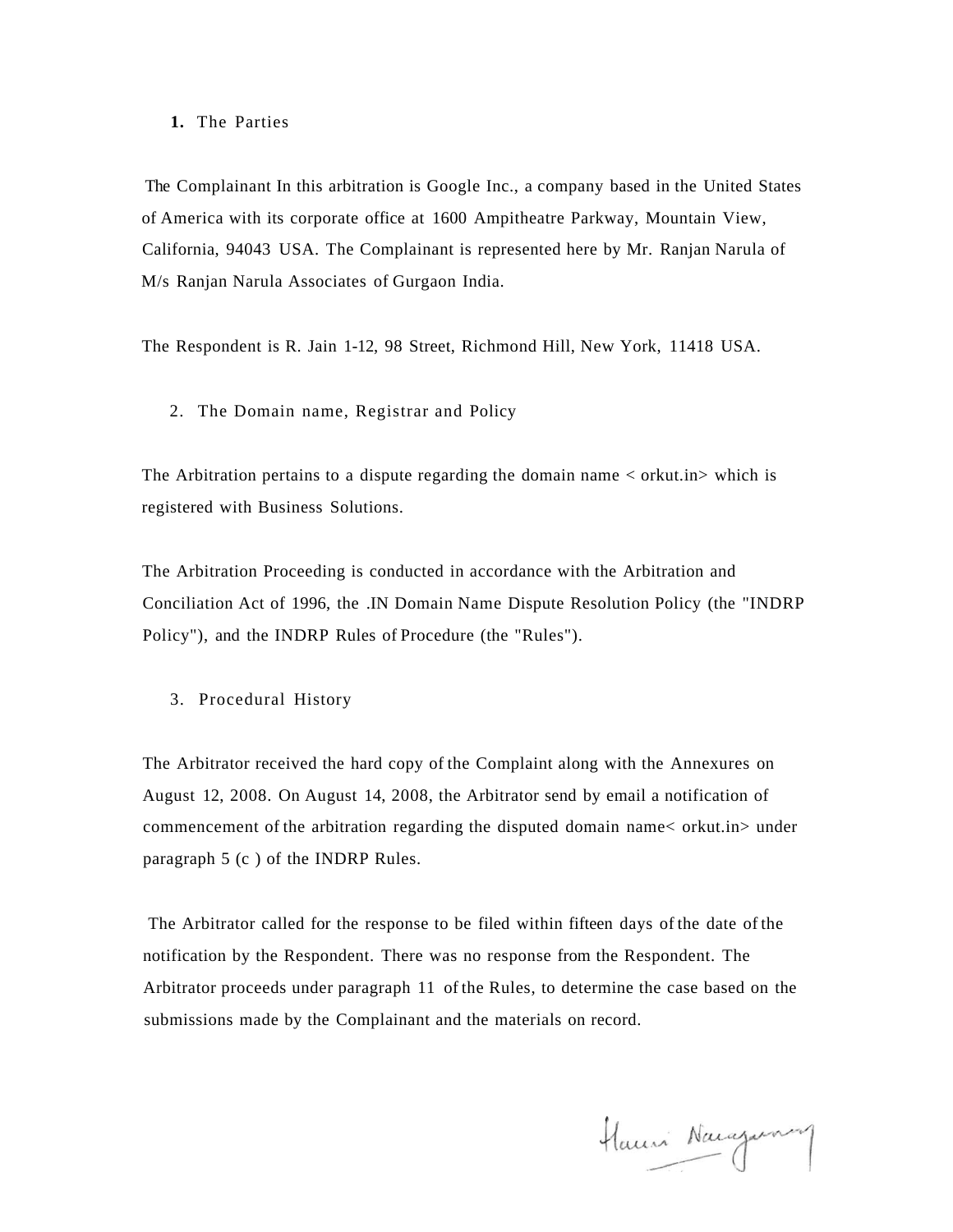## Factual Back ground

The Complainant, Google Inc., contends that it is the owner of the ORKUT mark. The Complainant states that ORKUT is a social networking website which is popular for its video sharing feature. Users can upload, view and share video clips through this site, which is accessible to users worldwide including users in India. Video clips on the site can be uploaded and shared through mobile devices, blogs and emails.

The Complainant states it is the registered proprietor of the ORKUT mark and has filed a number of applications for the mark in numerous countries including United States of America, Argentina, Austria, Brazil, Canada, China and European Union, Hong Kong, Israel. Norway, Singapore, South Korea, Switzerland, Taiwan, Venezuela, Japan, Mexico and India. A list showing the status of the trademark applications for ORKUT and its trademark registrations in several countries including India is furnished by the Complainant.

The Complainant submits that the Orkut service has a large user base, particularly in Brazil where the number is stated to be 11 million users. Next to Brazil, the second largest user base is in India , where it is stated to be popular among the youth in India. People use their Orkut accounts, according to the Complainant to communicate with each other, post their pictures online, view current events, and link up with groups relating to their hobbies and interests.

The Complainant is the registered owner of the domain name [www.orkut.com ,](http://www.orkur..com) which is its main website. The Complainant also owns several domain names in different countries including England [www.orkut.co.uk,](http://www.orkut.co.uk) Australia [www.orkut.com.au,](http://www.orkut.com.au) Canada [www.orkut.ca,](http://www.orkut.ca) Germany [www.orkut.de ,](http://www.orkut.de) Portugal [www.orkut.pt,](http://www.orkut.pt) Israel [www.orkut.co.il a](http://www.orkut.co.il)nd New Zealand [www.orkut.nz.](http://www.orkut.nz)

4. **Parties contentions** 

Harini Narayanny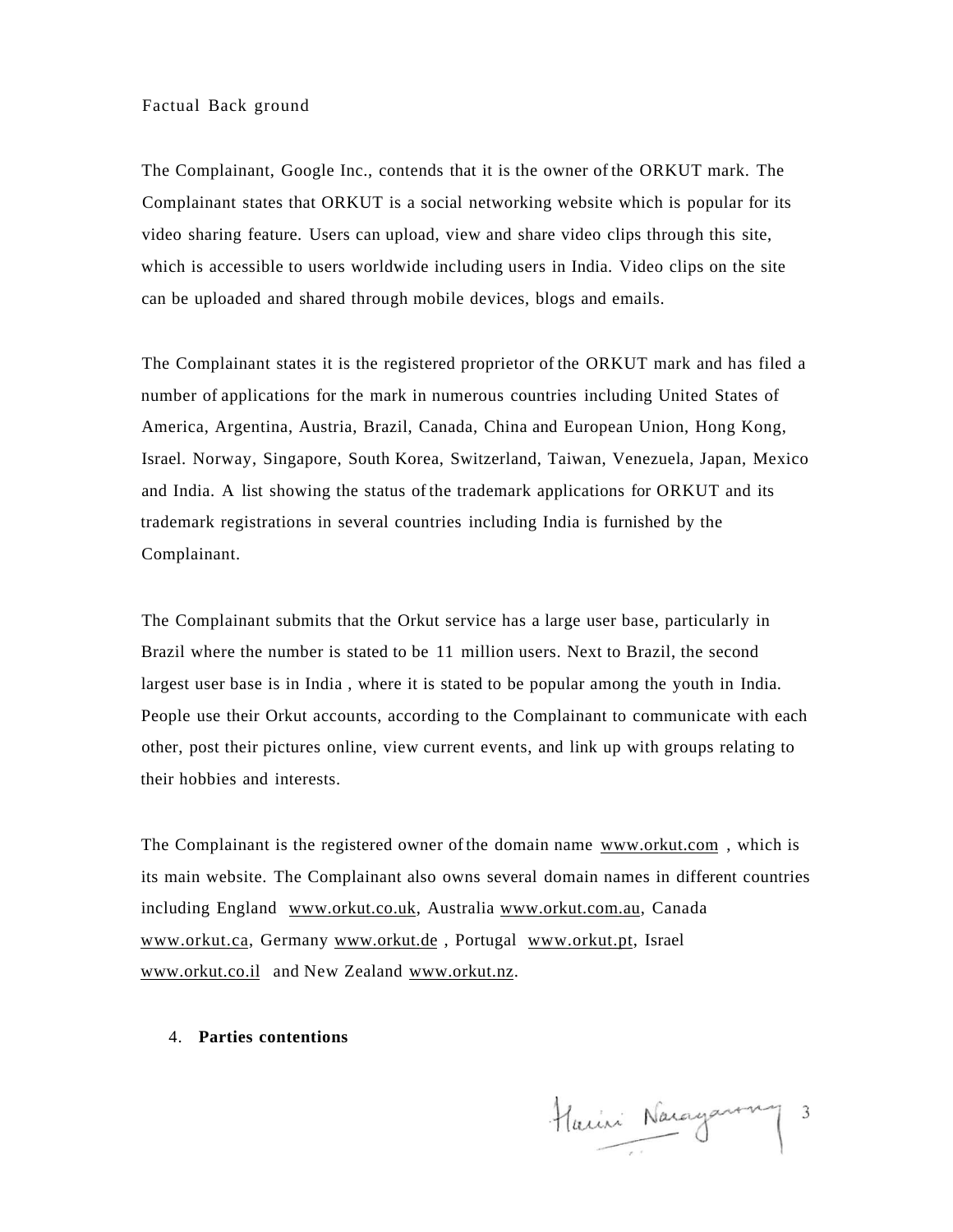# 4. Parties contentions

## A. Complainant

The Complainant claims it is one of the largest Internet search providers in the world and is also the world's favorite search engine. Its reputation in the field of Information Technology has not only given it popularity and world wide recognition, but also provided popularity to its social networking site ORKUT. The Complainant alleges that users of the ORKUT services and general trade associate the ORKUT mark with the Complainant. The use of the disputed domain name <orkut.in> by the Respondent is therefore unauthorized use, states the Complainant.

The Complainant provides a short history of ORKUT and has furnished a printout from Wikipedia which contains information about its history and its other miscellaneous features. The name ORKUT, the Complainant states, is based on the name of a Google employee Orkut Buyukokten , who helped develop the product. The ORKUT site was launched in January 2004, and the Complainant alleges that it gained popularity within a short span of a few months. Presently, ORKUT services are available in twelve languages. The Complainant provides articles and printouts of its websites to demonstrate the popularity of the ORKUT services and to show the goodwill and reputation the mark enjoys world- wide.

The Complainant states that on account of its popularity, the ORKUT mark has achieved the status of a well known mark. The Complainant argues that the Respondent can have no plausible reason to register a domain name using the distinctive ORKUT mark, except to take advantage of the goodwill and reputation of the ORKUT mark and domain name. The Complainant states the Respondent's use of the domain name <or kut.in > will lead to incalculable injury to Complainant's goodwill and reputation. Additionally, it will also result in confusion and deception to the public who may subscribe to the Respondent's services assuming that it is sponsored, affiliated or endorsed by the Complainant.

Harri Nacagarum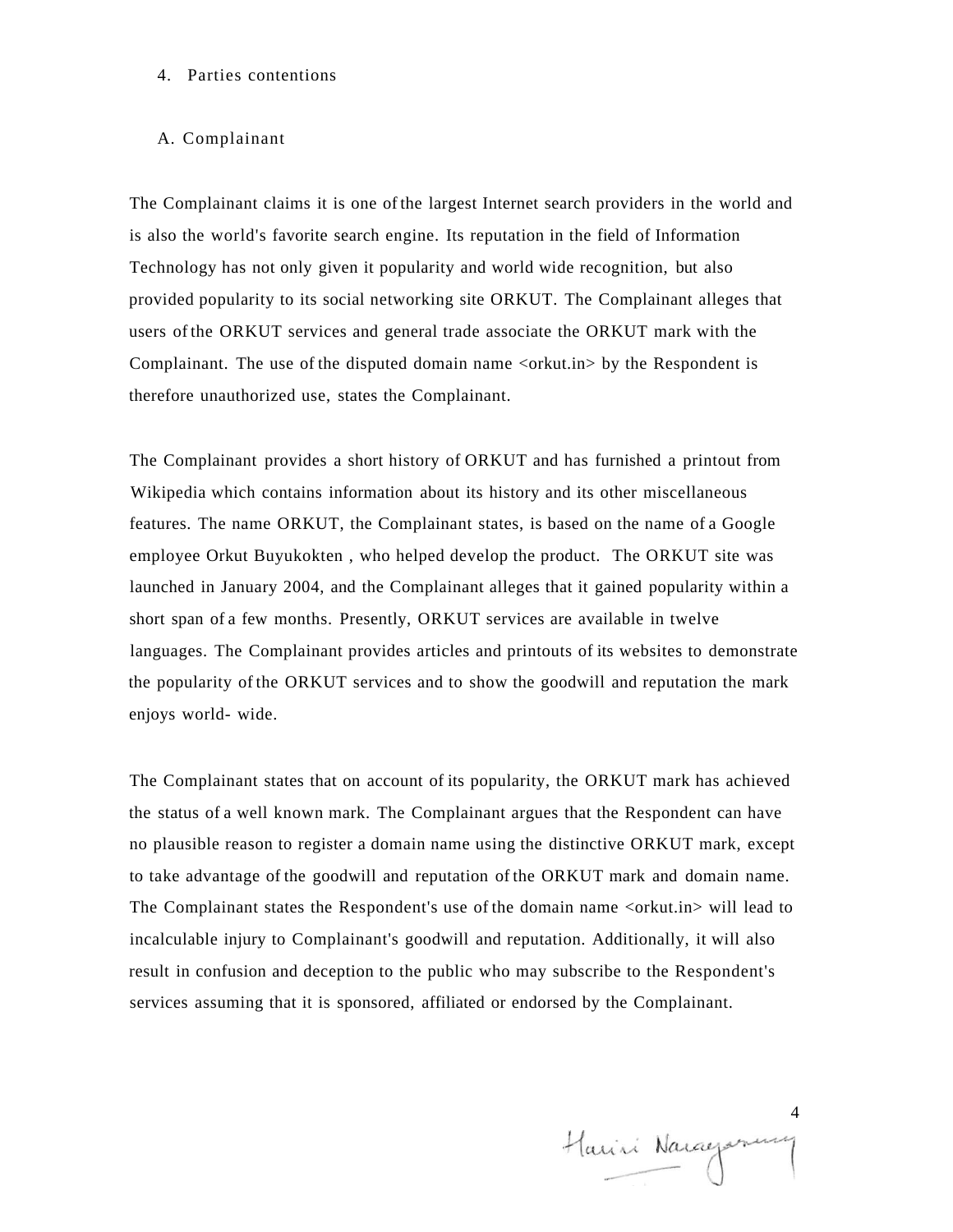The Complainant further states that the Respondent's intention in registering the domain name is to sell it to a third party. Given the world wide publicity of the ORKUT mark and the distinctive nature of its business, the adoption of the name by the Respondent cannot be considered a coincidence. Copying the mark is a dishonest act by the Respondent, according to the Complainant as it seeks to usurp the goodwill attached to the Complainant's service to derive monetary gain. The present case is clearly one of cyber squatting, according to the Complainant, due to the use of an identical domain name, and will likely mislead, divert consumers and further lead to tarnishing the Complainant's reputation.

According to the Complainant the Respondent's dishonest conduct is apparent, as no *bonafide* activity is being undertaken using the domain name. The Complainant has furnished a printout of the Respondent's website which shows that the Respondent has merely provided links to other sites. This lack of bonafide activity, emphasizes the Complainant, shows the Respondent has registered the domain name with an intention of taking advantage of the Complainant's reputation.

The Complainant argues that the Respondent has no rights and legitimate interests in the domain name for the reason that the domain name was registered in May 7, 2007, which is after the Complainant had acquired considerable good will and reputation in the ORKUT mark. The Respondent therefore, ought to have been aware of the Complainant's rights in ORKUT trademark. Further, the Respondent is not known and has never been known by the ORKUT name or other similar name, nor appears to have conducted any active business under the name ORKUT.

As the Respondent's website does not have active content, the Complainant states that the domain name has been registered to benefit from the sale of its famous name. The Complainant further argues that the Respondent's contact address shows he is based in the United States of America and not in India, therefore the Respondent has no legitimate business interest in registering the domain name in the .IN Registry.

Harin Naraynson

**5**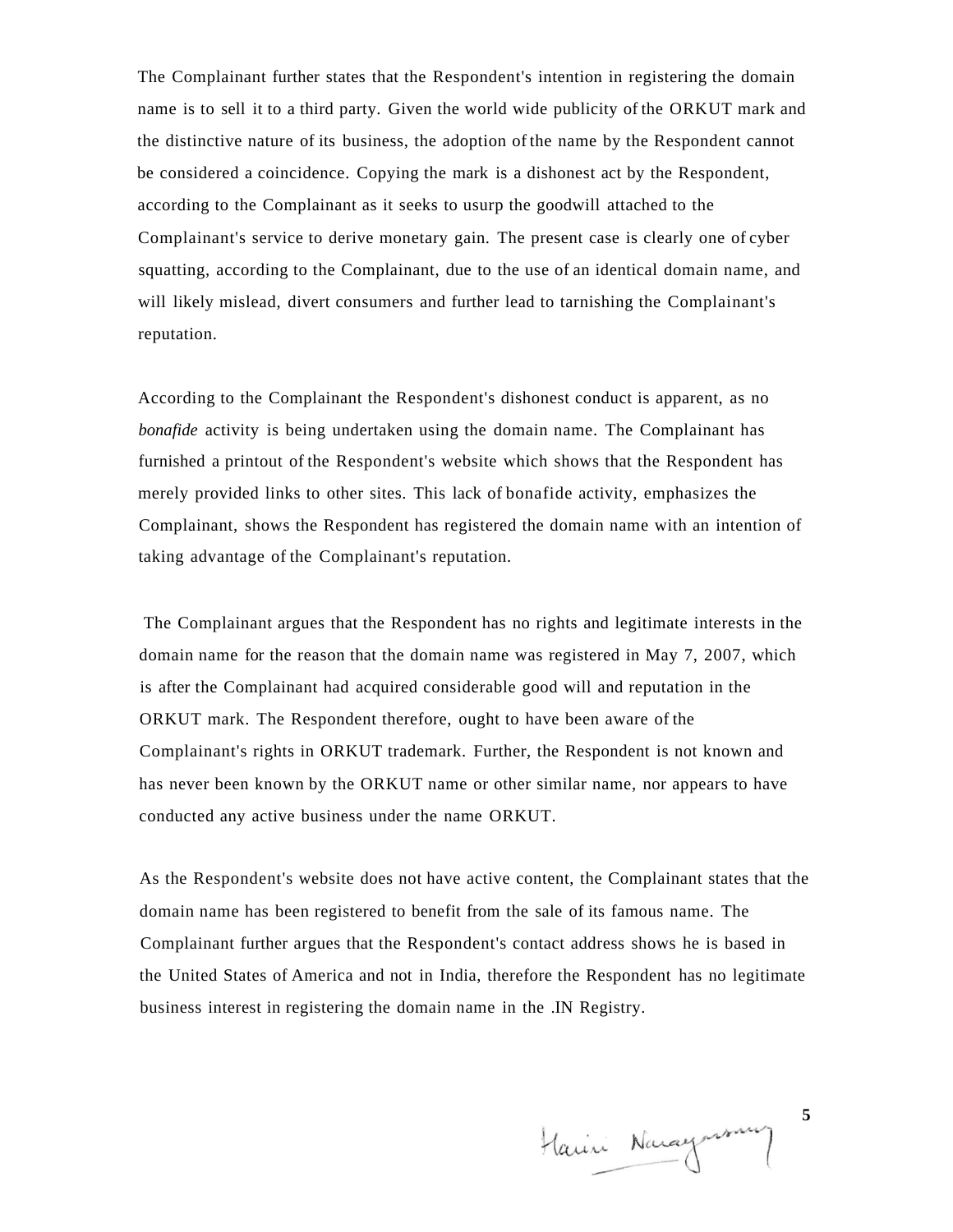Finally, the Complainant contends that the domain name was registered and is being used in bad faith. The reasons given are: firstly, the name ORKUT was already well known when it was registered by the Respondent; Secondly, the term ORKUT is a coined word and is a distinctive mark; and lastly, the Respondent is not carrying on business activity through the domain name but has registered the name to merely resell it.

The Complainant requests for the transfer the domain name $\langle$ orkut.in $\rangle$  for the above stated reasons.

### B. Respondent

The Respondent did not respond or file a response to the notification sent by the Arbitrator. Neither has the Respondent otherwise replied or contradicted the contentions made by the Complainant.

#### 5, Discussion and **Findings**

Under the .IN Policy the Registrant of the domain name is required to submit to a mandatory Arbitration proceeding in the event that a Complaint is filed in the .IN Registry, in compliance with the .IN Policy and the INDRP Rules.

The .IN Policy, Paragraph 4 requires the Complainant, to establish the following three elements:

- (i) The domain name is identical or confusingly similar to a name, trademark or service mark in which the Complainant has rights, and
- (ii) The Registrant has no rights or legitimate interests in respect of the domain name; and
- (iii) The Registrant's domain name has been registered or is being used in bad faith.

Hauri Narayanny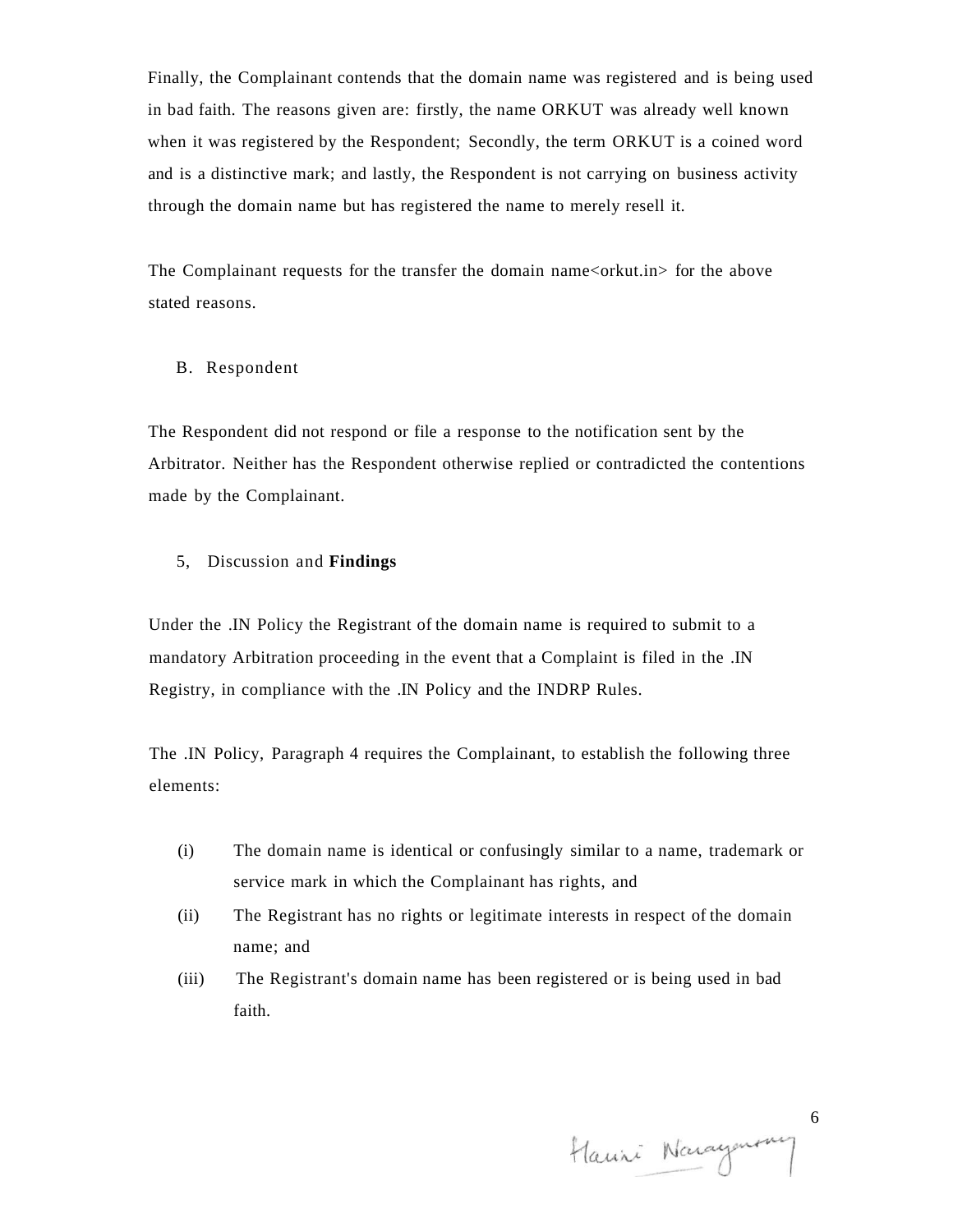The following are the findings of the Arbitrator based on all the material on record.

#### Identical **or Confusingly** Similar

The Complainant is required to prove that the domain name registered by the Respondent is identical or confusingly similar to a mark it which it has rights.

The Complainant has demonstrated its ownership in the ORKUT mark by providing evidence of its trademark registrations in numerous jurisdictions including India. Secondly, it has provided evidence of use of the mark as a business identifier. Finally, the Complainant has demonstrated its prior adoption of the ORKUT mark and its sustained use over a period of time. These factors establish the Complainant's ownership in the mark as a distinct identifier of the its services offered under the name ORKUT.

The Arbitrator notes that the Complainant's ORKUT site has a reputation of being a forum used by several hate groups and it has been censored or banned in many countries. The manner the site is used or misused, or the fact that the authorities had intervened to monitor the activities of this site is beyond the scope of this proceeding. It is sufficient for the purposes of this dispute that the Complainant has demonstrated its strong online presence and a wide user awareness of its mark. The Arbitrator is satisfied that the Complainant has rights in the name ORKUT and that it is a distinct identifier of its services.

In the absence of a response from the Respondent there is no valid explanation as to why the Respondent has adopted a domain name which is identical to the Complainant's mark. It is well established that a domain name that entirely incorporates a mark is found to be either identical or confusingly similar to the mark. The Arbitrator finds in the present case the name is identical except for the ".in" domain identifier.

The Arbitrator finds, for the all the reasons discussed above that the domain name is identical to a mark ORKUT in which the Complainant has rights.

Marini Narajourne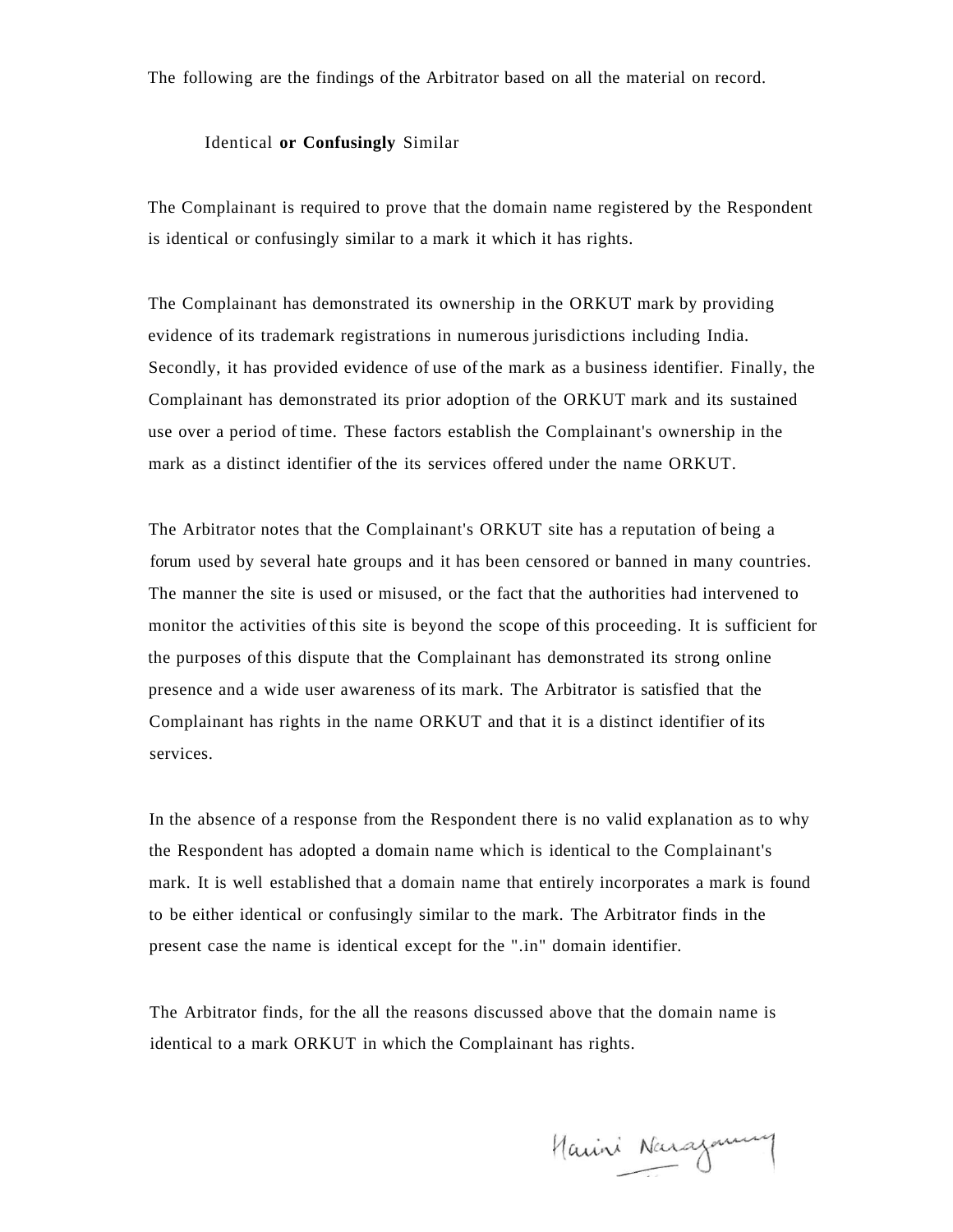Rights and Legitimate Interests

The Complainant has to show that the Respondent has no rights and legitimate interests in the domain name.

The Complainant has alleged that the Respondent is not known and has never been known by the ORKUT name nor conducted any active business under the name ORKUT or other similar name. The Arbitrator finds there is nothing on record to show the Respondent has been commonly known by the domain name or that it has made a *bona fide* offering of goods and services to give the Respondent any legitimate rights. The Respondent having failed to file a response leaves the contentions of the Complainant unchallenged.

The Arbitrator finds the Complainant's argument tenable that the Respondent ought to have been aware of the Complainant's rights in ORKUT trademark. It is further observed by the Arbitrator that the domain name is placed on [SEDOPARKING.COM,](http://SEDOPARKING.COM) which is a parking site. A domain name which incorporates a trademark and is placed on a parking site has been held in previous cases as not a legitimate use in several domain name disputes. See for instance *Grundfos A/S v. Texas International Property Associates,*  WIPO Case No.D2007-l 448, for a detailed discussion on domain names that incorporate trademarks which are put on parking sites.

The Arbitrator therefore holds that the Respondent has no rights or legitimate interests in the domain name.

#### Bad Faith

Under the INDRP Policy the Complainant is required to prove that the domain name is being used in bad faith. The .IN Policy provides a non-exhaustive list, of circumstances if

Hanni Narajumy